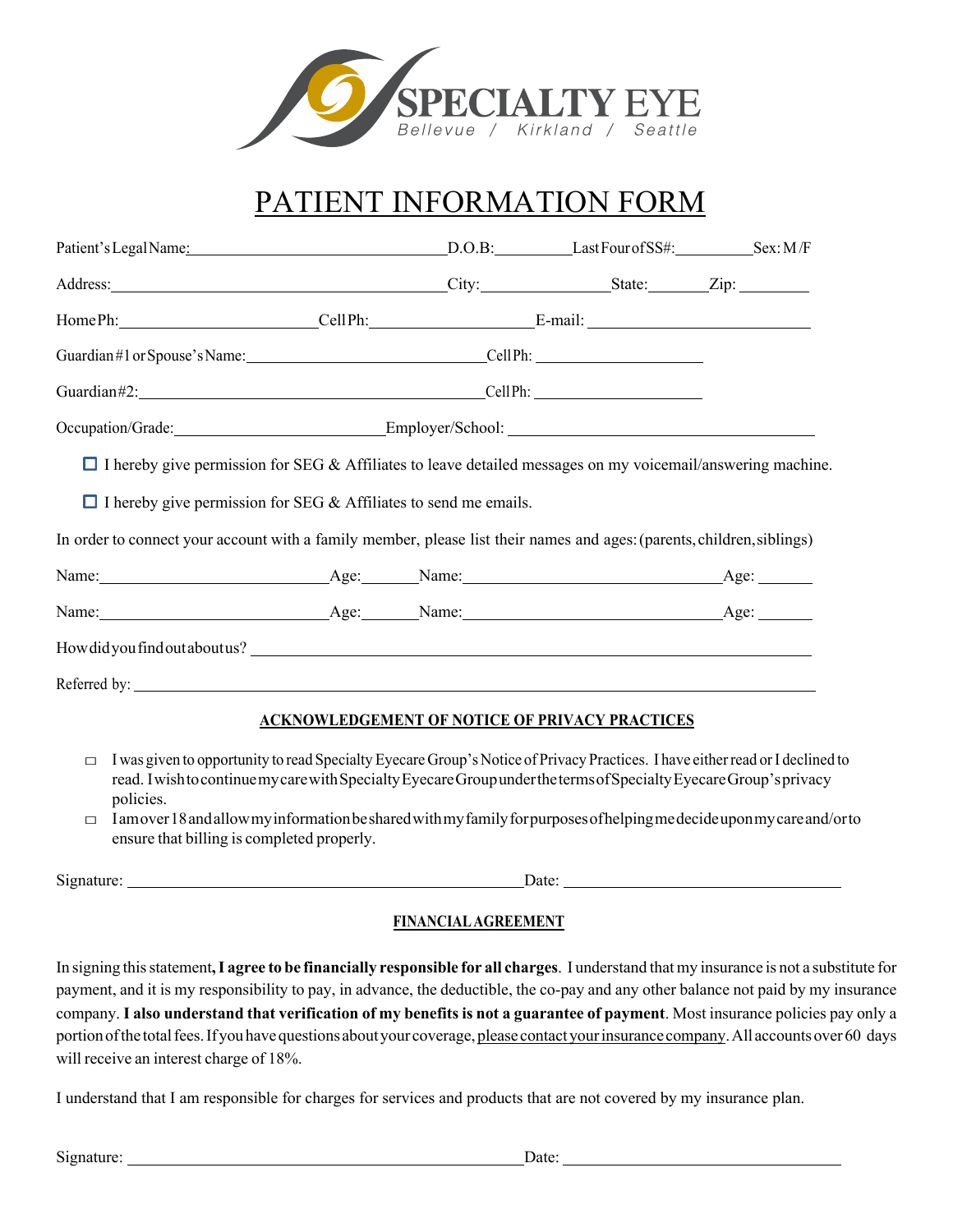

# PATIENT FINANCIAL AGREEMENT

Thank you for choosing Specialty Eyecare Group. Our mission is to enrich lives so that others can succeed to their greatest potential. We strive to do this by creating uncompromised service and happiness. In order to make sure that we are all on the same page regarding our financial relationship,we ask that you read and understand the following.

The funds necessary for your eye care treatment are ultimately your responsibility.

FOR THE PATIENTS WITH CLAIMS THAT WILL BE BILLED TO THEIR MEDICAL OR VISION

INSURANCE PLAN: Your insurance is a contract between you and your insurance company and not between Specialty Eyecare Group and the insurance company. Acceptance of insurance assignment by our office does not absolve you of your responsibility for the charges for the treatment we provide to you. In most cases, we will attempt to provide you an estimate of the charges for the services that we provide in order to serve as a guideline until final insurance payment is received and your financial account has been reconciled. We can make no guarantees of the insurance payment. If your insurance does not pay for a procedure or informs us that your copayment or deductible is more than what we had initially charged at the time of your visit, you are responsible for payment in full. If there are any discrepancies, please contact your insurance company and/or your employer's benefit department.

IF YOU HAVE A DEDUCTIBLE that has not been met, we will collect for the service that we perform on the day of the visit. Your insurance will still be billed so that the service will count towards your deductible.

Accounts that are outstanding for 60 days or more may be subject to a 18% interest charge.

In the event that your balance is sent to the collection agency, you are responsible for full payment of your account to the collection agency. You will also be responsible for any interest, late charges or fees related to collecting of your balance.

Specialty Eyecare Group charges \$75 for returned checks.

A fee of \$75 is charged for patients who miss or cancel an appointment without a 24-hour notice. We are in a service industry and our appointment slots are how we serve patients. If you cancel your appointment it means we don't get to serve someone else, unless we have enoughnotice.

**I understand and agree to take full responsibility as outlined in this financial agreement for the patient**  listed below. Any termination of this agreement may only be done in writing and will not apply to any **action in process.**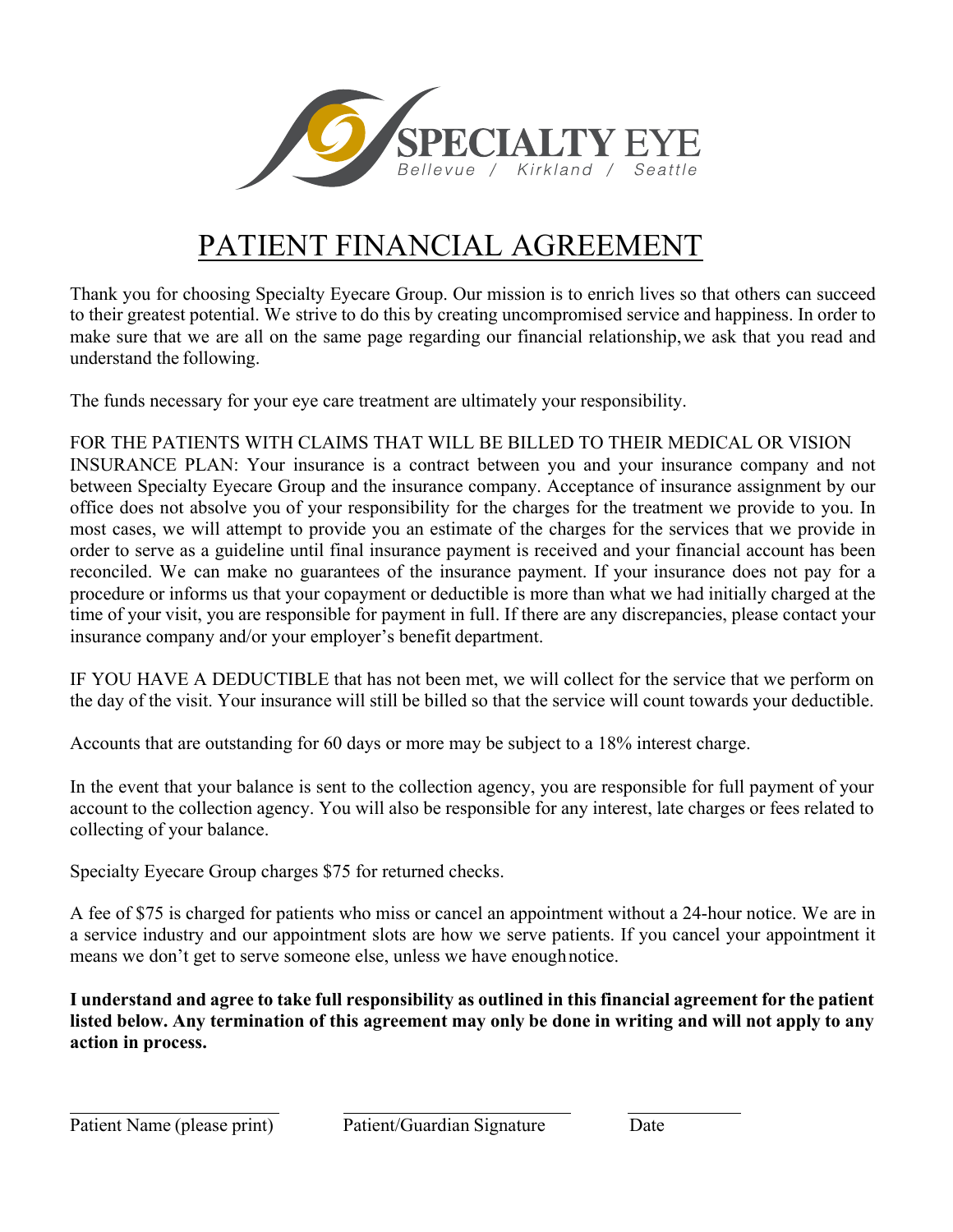

## HEALTH INFORMATION FORM

| Patient Name:                                      |                | D.O.B: Today's Date: |
|----------------------------------------------------|----------------|----------------------|
| Last Eye Exam On:                                  | Doctor's Name: |                      |
|                                                    |                |                      |
| Allergies (Medications):                           |                |                      |
|                                                    |                |                      |
| Previous eye surgery (include when):               |                |                      |
| Previous eye/head trauma or injury (include when): |                |                      |
|                                                    |                |                      |

Drinking: Yes / No Amount(Weekly): Recreational Drug Use: Yes / No Type/Amount: 1992

SmokingStatus: Never/Former/Current Amount:

### Personal Health History

| Constitutional / ENT         |   |   | Cardiovascular / Respiratory      |   | Muscular / Integumentary    |                               |   |   |
|------------------------------|---|---|-----------------------------------|---|-----------------------------|-------------------------------|---|---|
| Developmental Disabilities   | Y | N | Hypertension                      |   | N                           | Arthritis: Osteo / Rheumatoid |   | N |
| Cancer                       |   |   | Stroke / CVA                      |   |                             | Fibromyalgia                  |   |   |
| Fatigue Syndrome             |   |   | Heart / Vascular Disease          |   |                             | Muscular Dystrophy            |   |   |
| Pregnant / Nursing           |   |   | Hypocholesteremia                 |   |                             | Ankylosing Spondylitis        |   |   |
| <b>Sinusitis</b>             |   |   | Anemia                            |   |                             | Gout                          |   |   |
| Dry Mouth                    |   |   | Asthma                            |   |                             | Eczema / Psoriasis            |   |   |
| Neurological / Psychological |   |   | Bronchitis / Emphysema<br>Rosacea |   |                             |                               |   |   |
| Multiple Sclerosis           | Y | N | Sleep Apnea                       |   | Endocrine / Immune          |                               |   |   |
| Epilepsy                     |   |   | Gastrointestinal / Genitourinary  |   | Herpes Simplex (cold sores) | Y                             | N |   |
| Cerebral Palsy               |   |   | Crohn's Disease                   | Y | N                           | Herpes Zoster (shingles)      |   |   |
| Tumor                        |   |   | Ulcerative Colitis                |   |                             | Type 1 Diabetes Mellitus      |   |   |
| Migraine                     |   |   | Acid Reflux                       |   |                             | Type 2 Diabetes Mellitus      |   |   |
| Autism                       |   |   | Celiac Disease                    |   |                             | <b>Thyroid Dysfunction</b>    |   |   |
| Depression                   |   |   | Kidney Disease                    |   |                             | Hormonal Dysfunction          |   |   |
| <b>Attention Deficit</b>     |   |   | Prostate Disease                  |   |                             | Lupus                         |   |   |
| <b>Anxiety Disorder</b>      |   |   | <b>STD</b>                        |   |                             | Sjogren's Syndrome            |   |   |
| Other:                       |   |   |                                   |   |                             |                               |   |   |

### Family Medical and Ocular History

| Condition                   | v | N | Mother | Father | Brother | Sister | Son | Daughter |
|-----------------------------|---|---|--------|--------|---------|--------|-----|----------|
| Hypertension                |   |   |        |        |         |        |     |          |
| Diabetes                    |   |   |        |        |         |        |     |          |
| Cancer                      |   |   |        |        |         |        |     |          |
| Thyroid disorder            |   |   |        |        |         |        |     |          |
| Cataract                    |   |   |        |        |         |        |     |          |
| <b>Macular Degeneration</b> |   |   |        |        |         |        |     |          |
| Glaucoma                    |   |   |        |        |         |        |     |          |
| Other:                      |   |   |        |        |         |        |     |          |